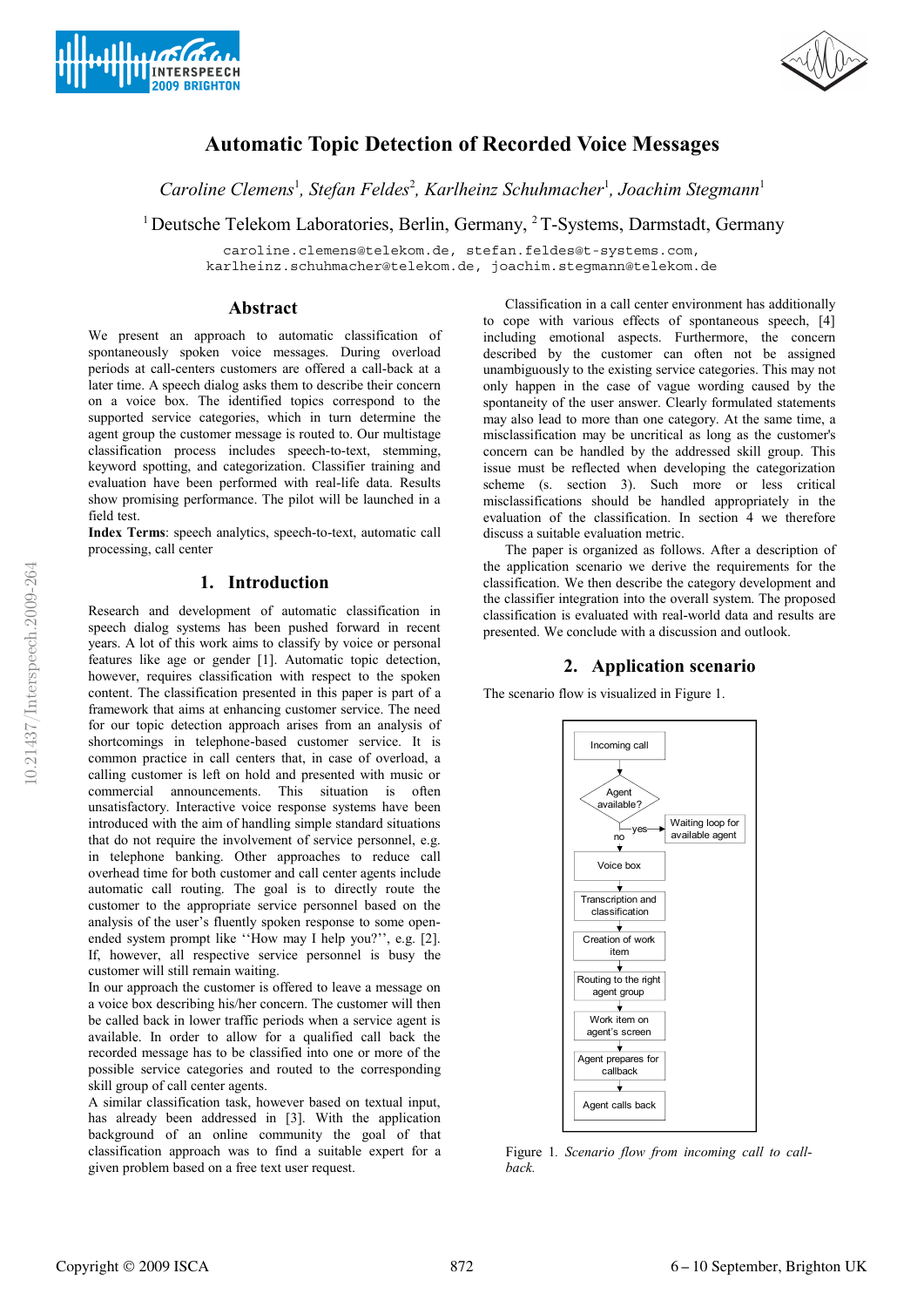We consider the situation when all call center agents of a customer service are busy. As an alternative to waiting, a calling customer is offered the option to leave a message with her/his concern on a voice box for a later call-back. The recorded message is classified according to the supported service categories and an agent of the corresponding skill group can handle the work item once he or she is available again.

To provide information to the agent in a clearly represented form the user utterance is automatically transcribed by a speech-to-text unit and displayed to the agent together with highlighted category-relevant text passages found by the classifier. In addition, there is still the option to listen to the recorded customer message. The information offered allows the agent to understand the customer's concern at a glance and to open relevant documents and specific customer files while setting up the call-back.

Beyond this primary use case the transcription and classification result may also be used for process quality management. It could, for example, be checked whether the number of messages classified to the "billing" category increases after a change in the billing system. Use cases could also be realized for marketing observation – for example automatically counting how often a new product name was recognized after a specific marketing campaign.

### **3. Speech Analytics**

#### **3.1. Overview**

The process flow of the multistage classification from the incoming voice recording to the classifier output is shown in Figure 2. An audio recording of the customer messages is transcribed by a speech-to-text module, processed by a stemming algorithm, and classified by the automatic classifier which creates a text file containing the results as output.



Figure 2: *Process flow from voice recording to output text of the classifier.*

#### **3.2. Speech Corpus**

To develop and train the speech analytics functionality, including speech-to-text and automatic classification, it was necessary to adequately prepare the speech data. Our corpus consists of more than 5000 original customer recordings. These recordings derive from customers who called a service hotline and left a voice message on a mailbox. The recording time was limited to 60 seconds. Only a few customers made use of the complete recording time, the mean length of the recordings is around 12 seconds. The content varies from single words to several sentences, partly including emotional utterances.

#### **3.3. Speech-To-Text Tuning**

The incoming speech material poses challenges for speech recognition, as it contains a large number of heterogeneous speakers with various dialects and accents. Customers speak as spontaneously as they are used to when leaving a message on an answering machine. The voice recordings naturally exhibit many effects associated with spontaneous speech. Some customers speak very quickly or emotionally (anger). In order to optimize the speech-to-text system to these conditions, manually-transcribed training material was used. Detailed transcription rules for the human transcribers were developed to include marks for unconventional pronunciations or noise events. The resulting hand-transcribed data with its accuracy and reliability formed a rich input for the training of a domainspecific lexicon and domain-specific acoustic model. After this optimization, the speech-to-text system attained a word error rate of about 25%.

#### **3.4. Taxonomy development**

In our recordings customers report a concern. A viable taxonomy must provide categories that the customer concern can be sorted to. For the first version of the taxonomy we chose a top-down approach. It consists of categories that reflect the structure of processes established in the call center workflow. The recordings were manually sorted by the reported customer concern. This first version of categories did not turn out to be a practicable taxonomy, as the distribution of recordings to categories was quite unbalanced. Furthermore, some recordings were difficult to sort, as none of the categories fitted the customer concern.

To improve the taxonomy we combined the top-down approach with a bottom-up approach. The top-down approach contains established support categories that are mapped to respective skills of the call center agents. These categories should be clearly distinguishable by the wording that customers use when they describe their concern. Therefore, the bottom-up part of the new approach was based on an analysis of the collected recordings. We sorted the reported questions of the costumers by their content and then grouped related concerns. Combining both approaches we achieved a taxonomy that considered both the reported concerns and the existing support categories. The transcribed recordings were sorted to the categories by hand. The combined approach leads to a taxonomy that showed a more consistent distribution. Table 1 shows the new taxonomy.

| <b>Category</b> |                       |   | <b>Subcategory</b> |  |  |
|-----------------|-----------------------|---|--------------------|--|--|
|                 | <b>Sales</b>          |   |                    |  |  |
|                 | <b>Customer Care</b>  | C | Engineer           |  |  |
|                 |                       |   | Device             |  |  |
|                 |                       | е | Awaiting           |  |  |
|                 |                       |   | Move               |  |  |
| G.              | Network or Connection |   |                    |  |  |
|                 | Breakdown             |   |                    |  |  |
|                 | <b>Billing</b>        |   |                    |  |  |
|                 | Miscellaneous         |   |                    |  |  |

Table 1. *Taxonomy of the categories (Text in this table has been translated into English for comprehensibility).*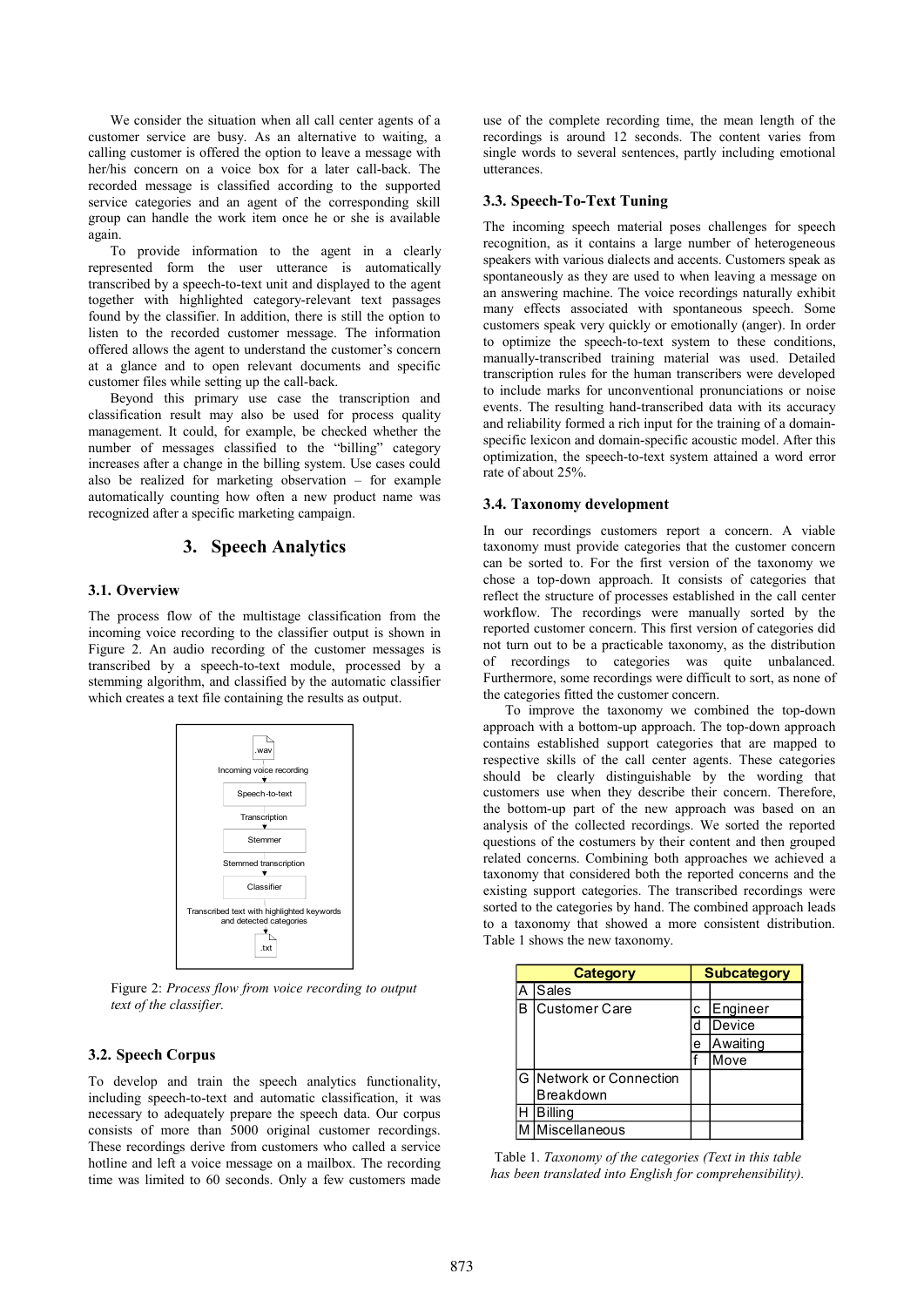The categories represent the following topics: Category A "Sales" covers all concerns about contracts; Category B "Customer Care" is further characterized by a subcategory layer. However, category B is not only the sum of its subcategories, but moreover covers those concerns that may not be assigned to any of its subcategories; "Engineer" contains topics related to an appointment with a technician at the customers' home; "Device" stands for all questions about terminal equipment; "Awaiting" refers to concerns about ordered services the customer is waiting for; "Move" covers topics about moving to another address; Category G "Network or connection breakdown" includes questions and reports on network problems; H "Billing" stands for all billing matters. Category M "Miscellaneous" comprises any other message that can not be assigned to one of the categories above.

#### **3.5. Automatic classifier**

The classifier can handle taxonomies with several layers [3], as the taxonomy architecture is a tree in which a node can contain several subnodes. This architecture allows easy modification of the taxonomy if necessary. The results of the classification process are one or more suitable categories for each transcribed recording.

In our scenario (s. section 2) output texts of the speech-totext system are the input for the automatic classifier. These texts are first processed by a stemming algorithm to remove typical German prefixes and suffixes (Figure 3). The used stemming process is strictly rule-based and cuts off predefined letters at the beginning and end of a word.

> was passiert wenn ich einen DSL Anschluss Call und Surf Komfort vor Ablauf der Windes Antrags Laufzeit kündige ich glaube irgendwo mal gelesen zu haben da muss man eine Ablöse bezahlen in ungefähr 5 und 20 Prozent vom Gesamtpreis

Figure 3. *Example of speech-to-text input for the classifier. Grey highlighted affixes are deleted by the stemmer (Text in this figure was left in German to point the affixes occurring in German language).*

As training material for the automatic classifier, we used transcriptions of the speech-to-text engine that were assigned to the proper categories by hand. We chose this method to provide the classifier with the same quality of domain-specific data as the later original input. Each recording could be labeled to more than one category, as some recordings contained combinations of topics.

In the classifier training phase a statistical analysis computes words in the training material that are typical for the given categories. For details of the classifying process see [5]. To improve the classifier performance experts of the domain defined an additional set of keywords for each category that have higher priority in the classification procedure: if one of these keywords is found, the recording is sorted to the relevant category. This so-called hybrid approach combines the statistically-derived keywords with the expert-defined keywords.

The classifier output consists of three parts (Figure 4): the transcribed text of the voice message, highlighted relevant keywords in the transcribed text, and the detected topics. This output is used to create a so-called work item (a described working task) for a call center agent. Further information that has been gathered in a preceding IVR dialogue, e.g. customer phone number, customer id, call time, can be added.

I'm **moving house** next month and I want you to change my address so the bills are sent to the **new address** from now on

Categories: MOVE, BILLING

Figure 4. *Example of the output of the automatic classifier (Text in this figure has been translated to English for comprehensibility).*

### **4. Evaluation and Tuning**

#### **4.1. Setup**

For a first assessment, the necessary manual preparation of training material for the tree-based statistical classifier was only performed for a subset of customer messages from the corpus described in section 3.2. A training corpus of 573 messages was transcribed and labeled. Accordingly, a test set of 242 messages was formed.

#### **4.2. Metrics**

For text classification as well as for other text comparison tasks, the recall, precision, and F-measures are wellestablished and widely use [6]. However, they do not naturally reflect that different errors may have different impact on the application. In our case, it is essential that the addressed call center agent has the required skills to handle the respective customer concern. The quality figure calculated by some suitable metric should therefore correlate with the quality perceived by the human agent. Thus, our first objective was to find a metric that reflects the pragmatic differences between categories appropriately in our context. We first experimented with a self-developed, heuristic, table-based distance measure. It worked satisfactorily, but as it is task dependent it requires manual rebuilding if changes in the taxonomy occur. This turned out impractical during the development phase.

Due to the fact that we could organize our taxonomy in a hierarchical form, it was possible to set up a fully computational method in quite a straightforward way. We applied an expansion strategy to the hypothesis and reference items (classifier output and expected result) before calculating the standard recall and precision metric. This method penalizes misclassifications between subcategories less than misclassifications between main categories. The implemented expansion rules are: For any child category in a reference item, add the parent category, if this parent category or a corresponding sibling category is part of the hypothesis item. Accordingly, for any child category in a hypothesis item, add the parent category, if this parent category or a corresponding sibling category is part of the reference item. Table 2 illustrates the expansion strategy, where X, Y are two main categories and a, b are two child categories of parent X whereas c is a child category of Y.